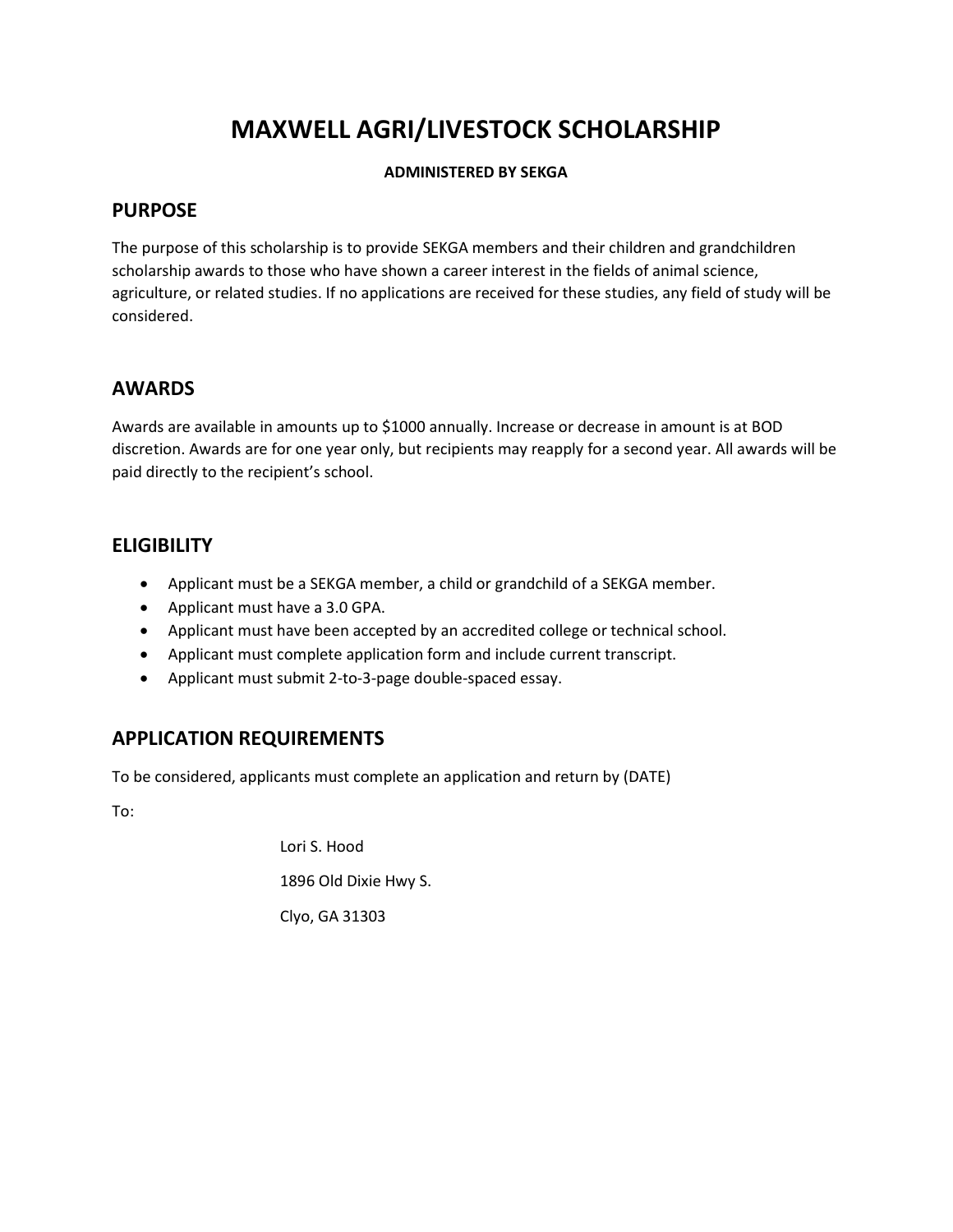# MAXWELL AGRI/LIVESTOCK

# **SCHOLARSHIP**

| <b>GENERAL INFORMATION</b>                                                       |  |
|----------------------------------------------------------------------------------|--|
| FIRST NAME ______________________________LAST NAME______________________________ |  |
|                                                                                  |  |
|                                                                                  |  |
|                                                                                  |  |
|                                                                                  |  |
|                                                                                  |  |
| <b>EDUCATION</b>                                                                 |  |
|                                                                                  |  |
|                                                                                  |  |
| <b>OTHER</b>                                                                     |  |
|                                                                                  |  |
|                                                                                  |  |

### ESSAY

Complete and attach a 2-to-3-page double spaced essay including the following information:

- Past education
- School activities and honors
- Plans for future education (area of study, institution)
- How does agriculture affect me?
- Career plans and goals